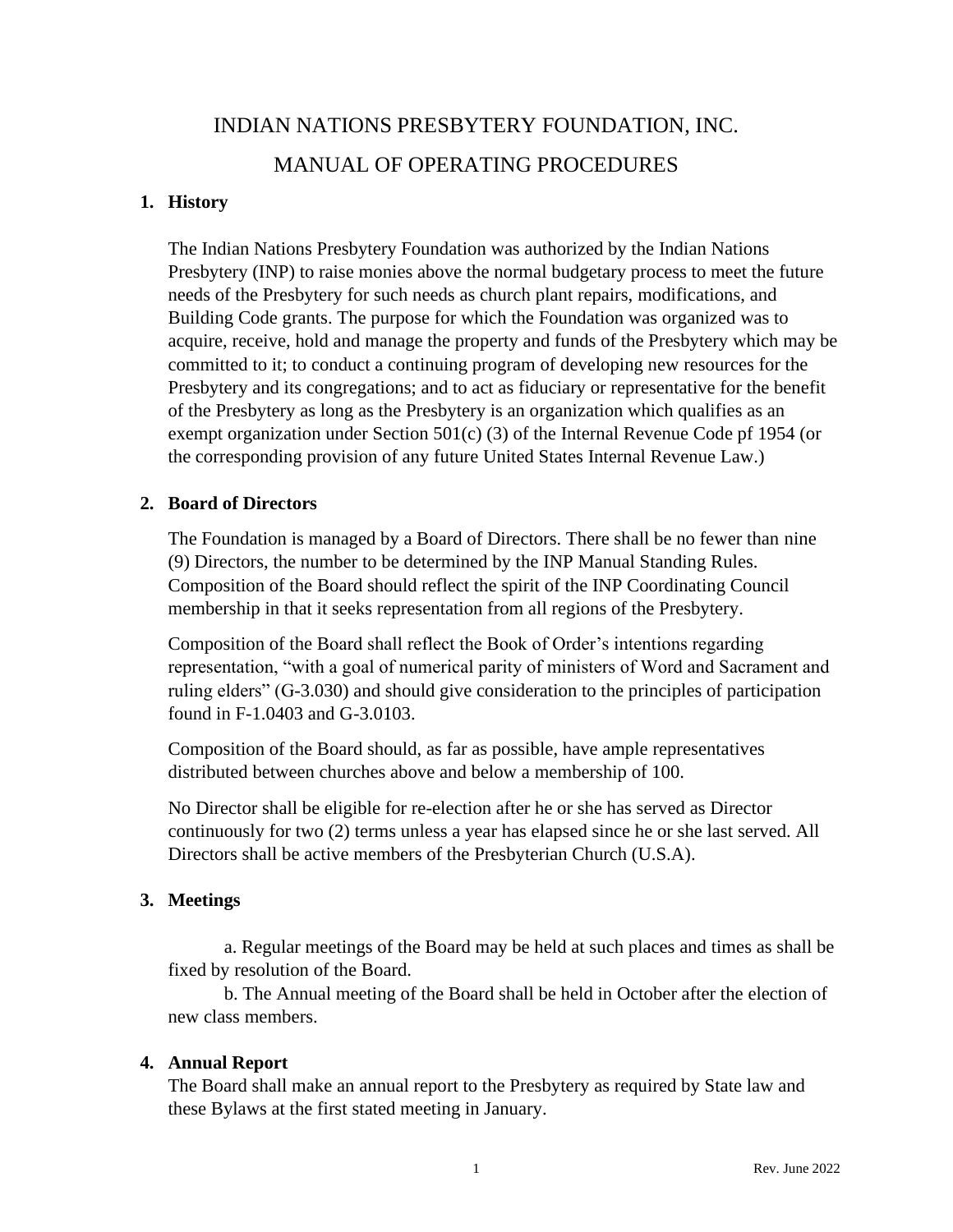## **5. Audit/Review**

The Board shall submit the books to the INP Budget & Finance Committee on an annual basis for review. A formal audit will be conducted every five (5) years unless requested by the Committee on Administration or the Presbytery.

## **6. Operations**

The Board may request operations support from INP staff.

- a. Support from INP staff will include receipt of statements from any entity appointed to manage monies of the Foundation. Staff will disburse statements to members of the Board of Directors upon receipt.
- b. Preparation of a Financial Report, based on statements received from any appointed entity, for use by the Board at their meeting.
- c. Notify Churches in INP semi-annually of the process to apply when grants are available.
- d. Any other requested operational support for the Board

## **7. Disbursement of Funds**

- **a.** The Foundation shall normally disburse funds semi-annually from the income of the Foundation's investment corpus.
- b. Annual grants shall not exceed 90% of the annual income from the Foundation's investment corpus.
- c. The Foundation, in consultation with the Committee on Administration of the Presbytery, shall annually decide the amount of funds to made available for the on-going mission of the presbytery and those available for grants to churches.
- d. Grants to churches shall be based on considerations and conditions reviewed annually and conveyed to churches in a letter sent semi-annually inviting applications for grant requests with a set deadline for consideration.
- e. The Foundation shall give full consideration to requests and prayerfully discern grant amounts based on its own criteria.